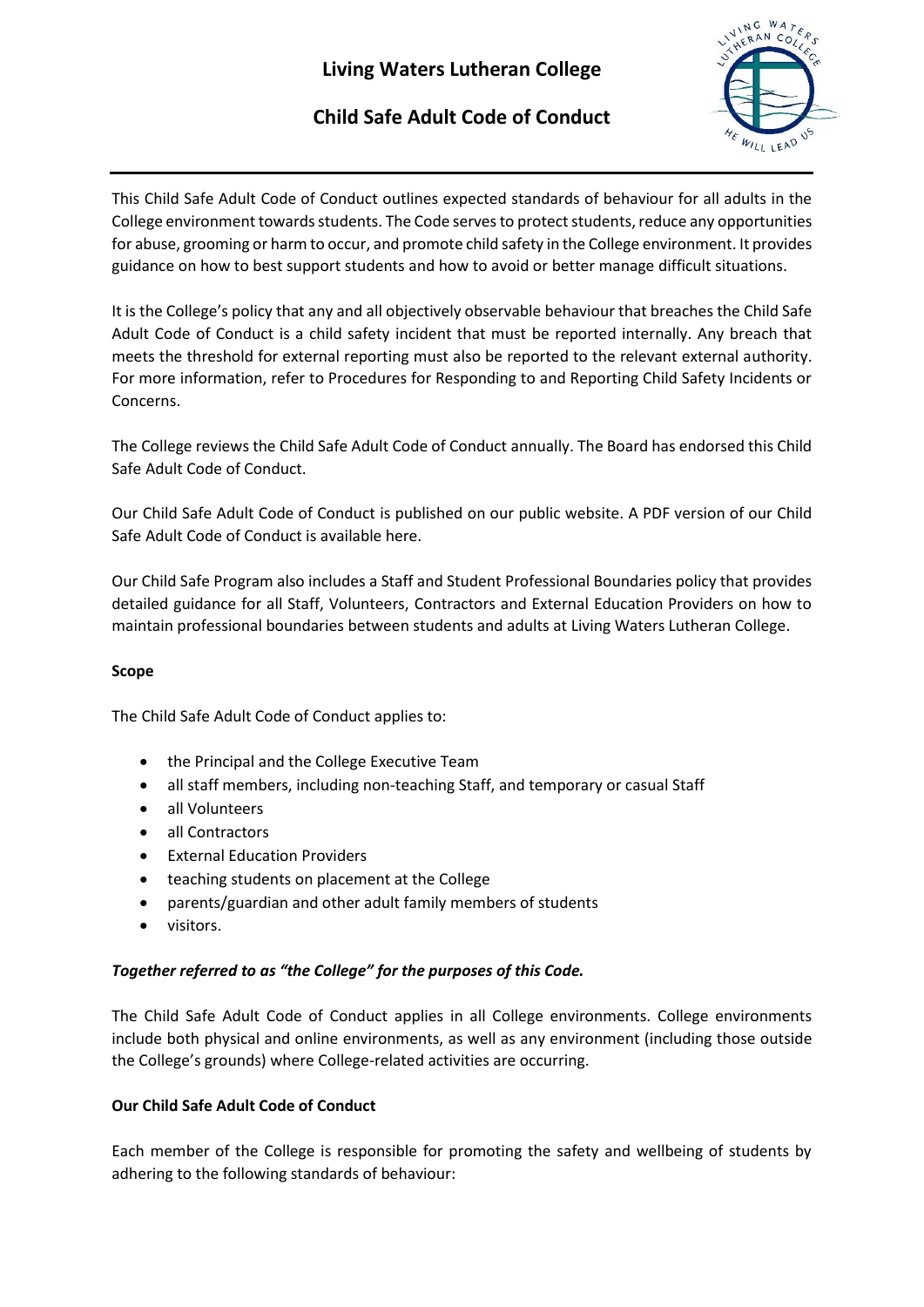- Uphold and act in accordance with Living Waters Lutheran College Statement of Commitment to Child Safety and Wellbeing at all times.
- Comply with applicable guidelines published by the College with respect to child safety, such as the Staff and Student Professional Boundaries policy.
- Behave as a positive role model to students.
- Promote the safety, welfare and wellbeing of students.
- Be vigilant and proactive with regard to student safety and child protection issues.
- Provide age appropriate supervision for students.
- Treat all students with respect.
- Promote the safety, participation and empowerment of students with a disability.
- Promote the cultural safety, participation and empowerment of Aboriginal and Torres Strait Islander students and linguistically and culturally diverse students.
- Use positive and affirming language toward students.
- Encourage students to 'have a say' and participate, and then listen to them with respect.
- Respect cultural, religious and political differences.
- Help provide an open, safe and supportive environment for all students to interact, and socialise.
- Intervene when students are engaging in inappropriate bullying behaviour towards others or acting in a humiliating or vilifying way.
- Ensure as far as practicable that adults are not left alone with a child.
- Report any breaches of this Child Safe Code of Conduct.
- Report concerns about child safety to one of the College's Child Safety Contact Officers and ensure that your legal obligations to report child abuse, grooming or other harm externally are met.
- Where an allegation of child abuse, grooming or other harm is made, ensure as quickly as possible that the student involved is safe.
- Call the Police on 000 if you have immediate concerns for a student's safety.
- Respect the privacy of students and their families and only disclose information to people who have a need to know.

### **DO NOT:**

- Engage in any form of inappropriate behaviour towards students or expose students to such behaviour.
- Engage in prejudicial or oppressive behaviour, or use inappropriate language with students.
- Express personal views on cultures, race or sexuality in the presence of students or discriminate against any student based on culture, race, ethnicity or disability.
- Engage in open discussions of an adult nature in the presence of students.
- Engage in any form of sexual conduct with a student including making sexually suggestive comments and sharing sexually suggestive material.
- Engage in inappropriate or unnecessary physical conduct or behaviours including doing things of a personal nature that a student can do for themselves, such as toileting or changing clothes.
- Engage in any form of physical violence towards a student including inappropriately rough physical play.
- Use physical means or any form of corporal punishment to discipline or control a student.

**DO:**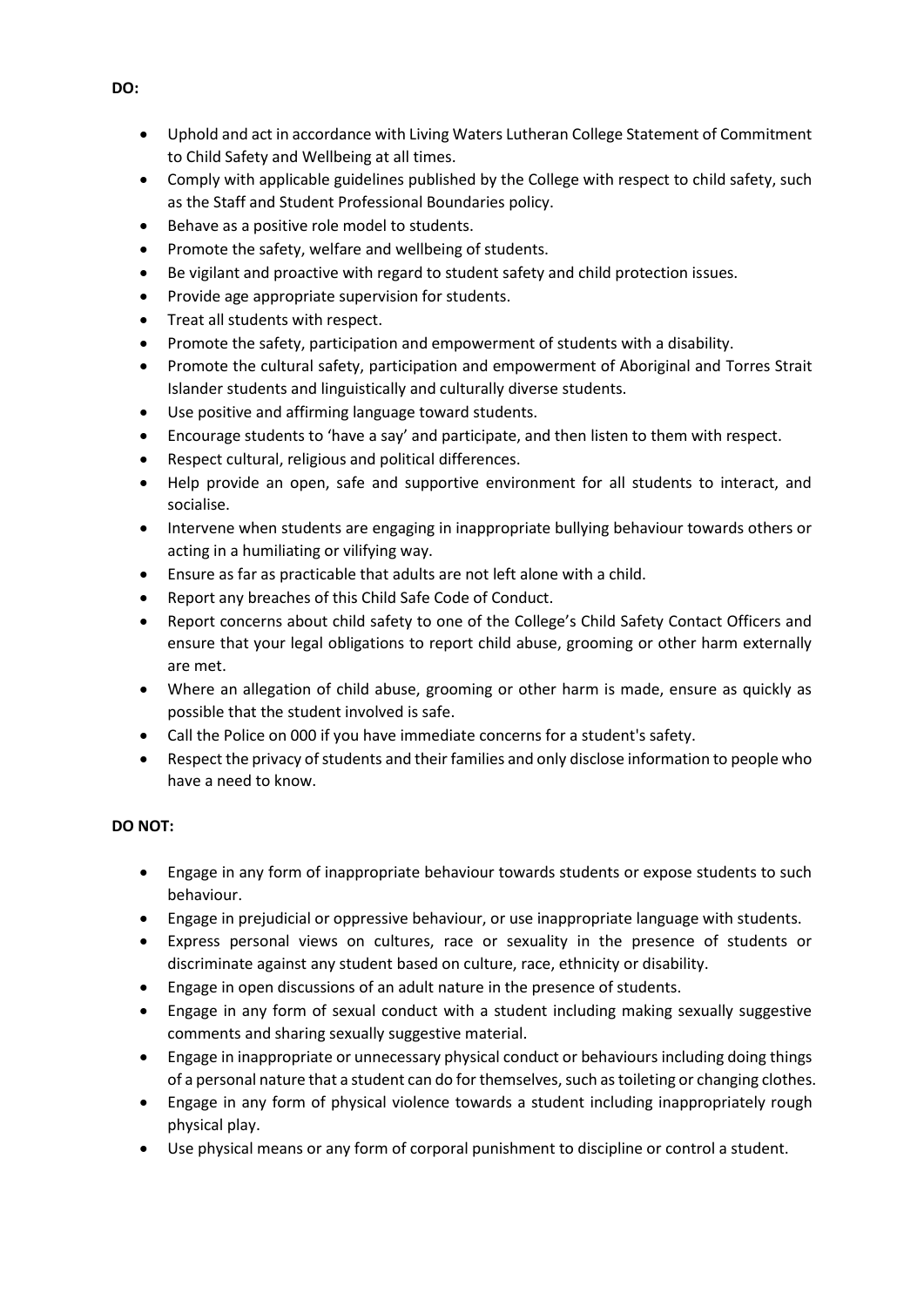- Engage in any form of behaviour that has the potential to cause a student serious emotional or psychological harm.
- Develop 'special' relationships with students that could be seen as favouritism (for example the offering of gifts or special treatment for specific students).
- Engage in undisclosed private meetings with a student who is not your own child.
- Engage in activities with a student who is not your own child, outside of school hours and without permission from the student's parent/carer.
- Engage in inappropriate personal communications with a student through any medium, including any online contact or interactions with a student.
- Take or publish (including online) photos, movies or recordings of a student without parental/guardian consent.
- Post any identifying information online about a student unless it is necessary for the school's activities or you have consent from the student and/or their parent/guardian. Identifying information includes things such as the student's: full name; age; e-mail address; telephone number; residence; school; or details of a club or group they may attend.
- Ignore or disregard any suspected or disclosed child abuse, grooming or other harm.

### **Agreement to Child Safe Adult Code of Conduct**

A copy of the Child Safe Adult Code of Conduct is provided to all Staff, Direct Contact and Regular Volunteers and Direct Contact and Regular Contractors at induction, or otherwise prior to them commencing work at the College. It is also communicated annually via our annual refresher training for all Staff, as well as Direct Contact and Regular Volunteers.

All Staff, as well as Direct Contact and Regular Volunteers must sign an agreement to adhere to the Child Safe Adult Code of Conduct prior to commencing work at College.

The Child Safe Adult Code of Conduct forms part of the contract between the College and any Direct Contact and Regular Contractors. Therefore, all Direct Contact and Regular Contractors are deemed to have agreed to adhere to the Child Safe Adult Code of Conduct upon signing the contract or upon commencing work at the College.

A copy of the Child Safe Adult Code of Conduct is provided to parents/guardians, who must sign an agreement to abide by the Child Safe Adult Code of Conduct on enrolment.

### **Consequences for Breaching this Child Safe Adult Code of Conduct**

Staff, including the Executive Team and Principal, Volunteers and Contractors who breach this Code of Conduct may be subject to disciplinary actions that may result in a range of measures including (depending on the severity of the breach):

- remedial education
- counselling
- increased supervision
- the restriction of duties
- appointment to an alternate role
- suspension or
- in the case of serious breaches, termination of employment, contract or engagement.